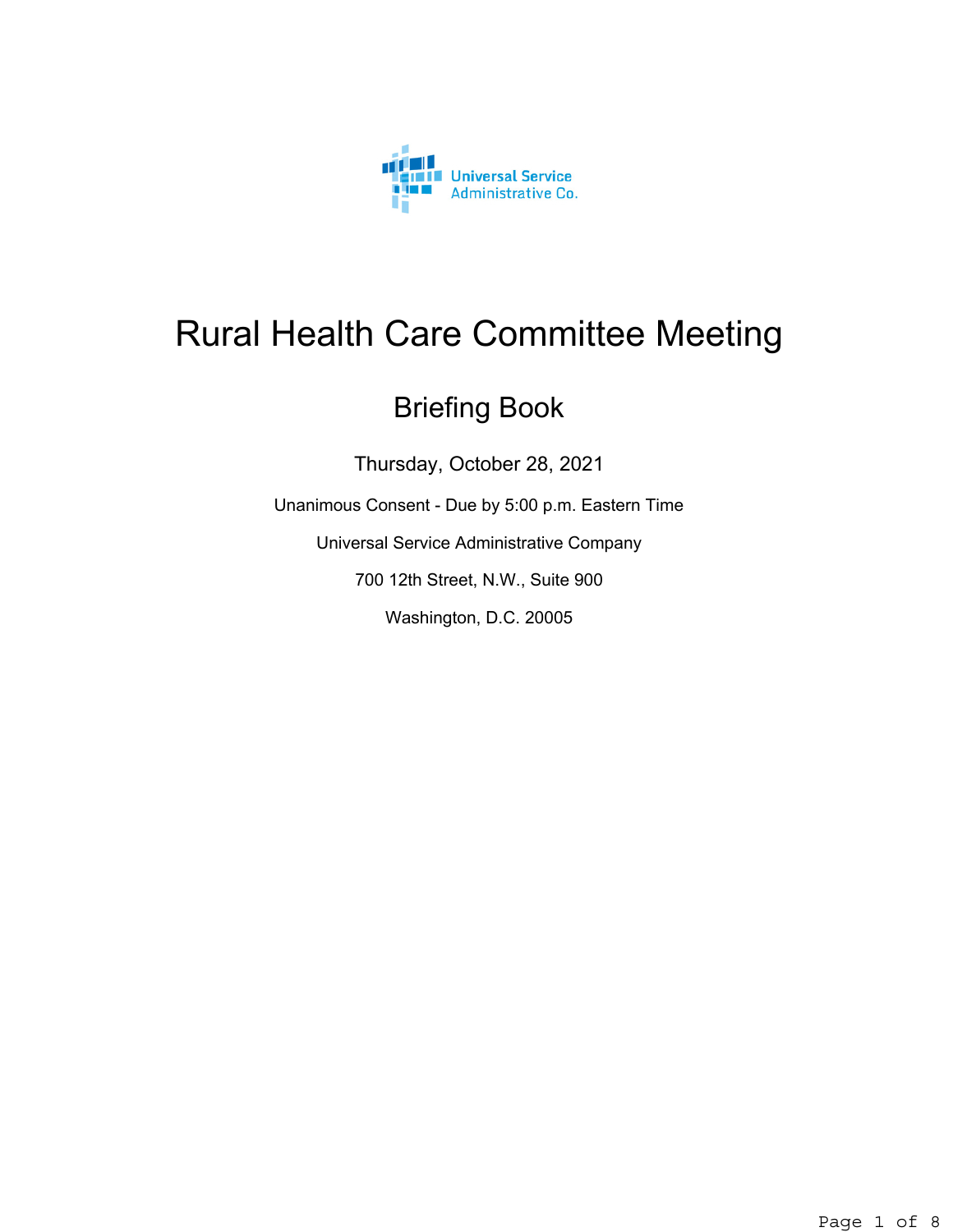## **Universal Service Administrative Company Rural Health Care Committee Agenda**

**Thursday, October 28, 2021 Unanimous Consent Responses due by 5:00 p.m. Eastern Time USAC Offices 700 12th Street, N.W., Suite 900 Washington, D.C. 20005**

| <b>ACTION ITEMS</b>                                                                                                                                                    | Estimated<br>Duration in<br><i>Minutes</i> |
|------------------------------------------------------------------------------------------------------------------------------------------------------------------------|--------------------------------------------|
| Approval of Revised Rural Health Care Support<br>a1.<br>Mechanism 1st Quarter 2022 Programmatic Budget and<br>Demand Projection for the November 2, 2021 FCC<br>Filing |                                            |

Available For Public Use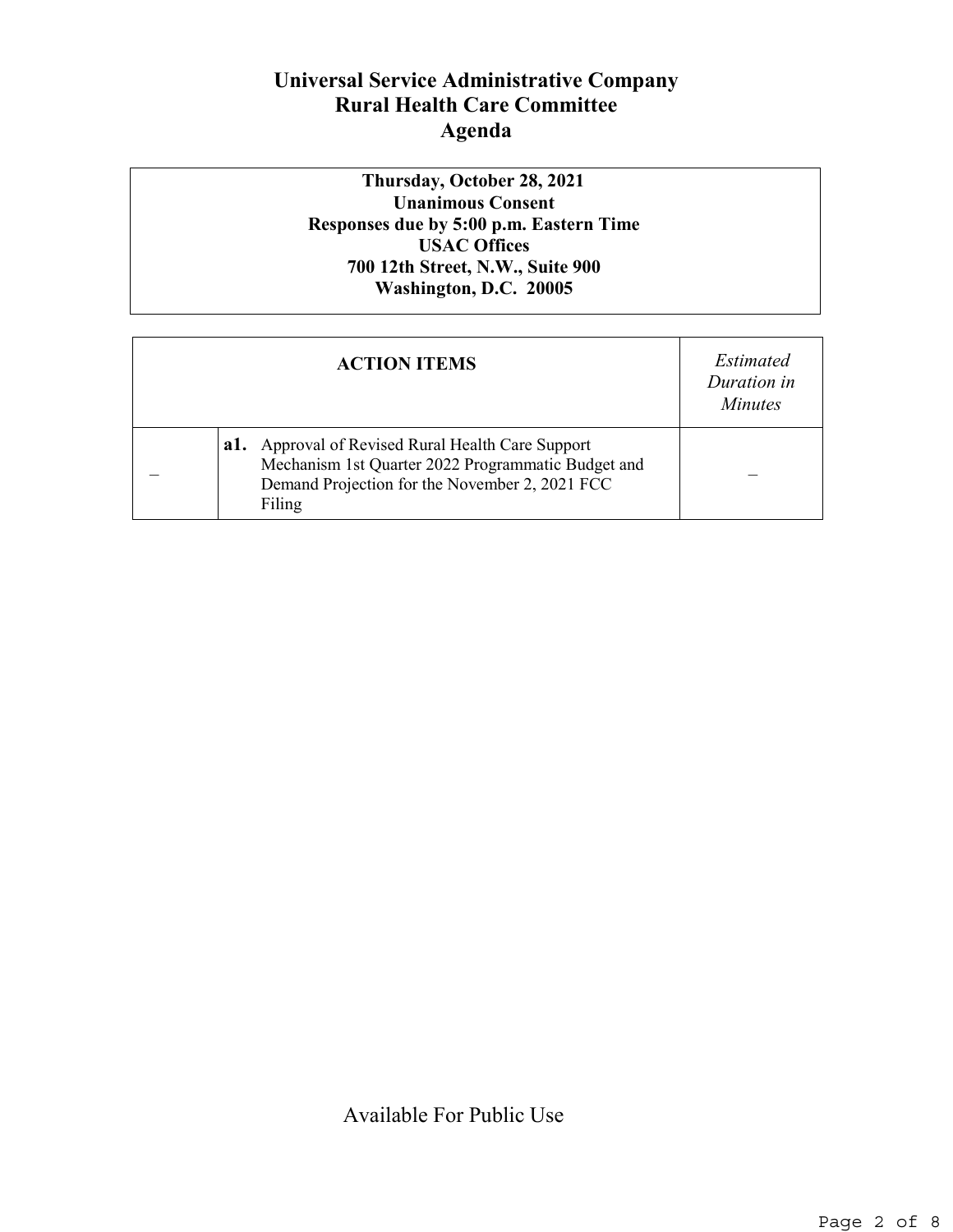### **Universal Service Administrative Company Rural Health Care Committee Meeting**

#### **ACTION ITEM**

#### **Approval of Revised Rural Health Care Support Mechanism 1st Quarter 2022 Programmatic Budget and Demand Projection for the November 2, 2021 FCC Filing**

#### **Action Requested**

The Rural Health Care Committee (Committee) of the USAC Board of Directors (Board) is requested to approve a revised 1st Quarter 2022 (1Q2022) programmatic budget and demand projection for the Rural Health Care Support Mechanism for submission to the Federal Communications Commission (FCC) in USAC's November 2, 2021 quarterly filing.

#### **Discussion**

On a quarterly basis, USAC is required to submit to the FCC each program's budget<sup>[1](#page-2-0)</sup> and projected demand for the upcoming quarter.<sup>[2](#page-2-1)</sup>

#### Funding Requirement

USAC estimates the 1Q2022 funding requirement for the Rural Health Care Support Mechanism as follows:

<span id="page-2-0"></span> <sup>1</sup> *See* 47 C.F.R. § 54.715(c).

<span id="page-2-1"></span><sup>2</sup> *See* 47 C.F.R. § 54.709(a)(3).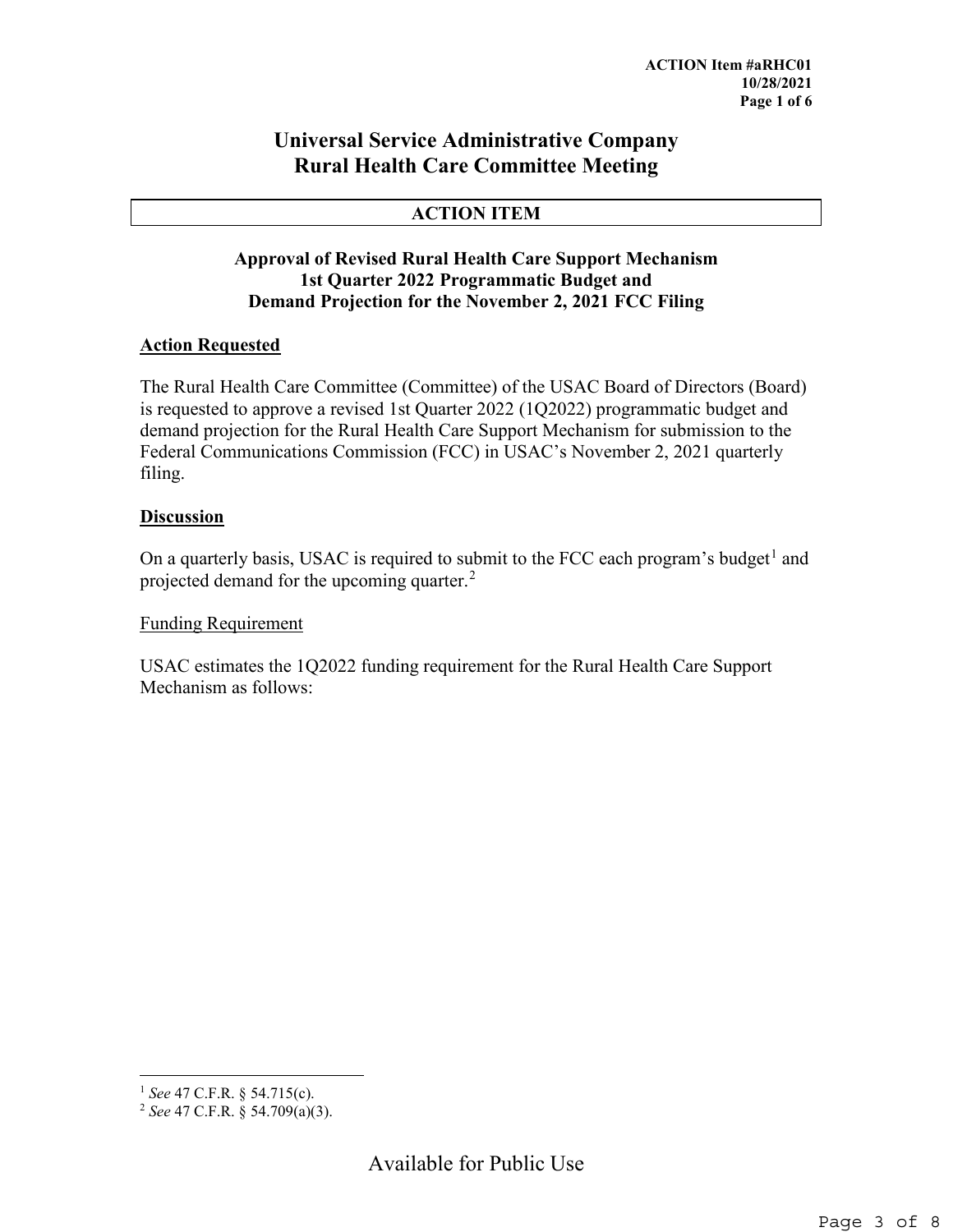|                                                                        | $\frac{1}{2}$<br>Increase/ |            |          |              |  |
|------------------------------------------------------------------------|----------------------------|------------|----------|--------------|--|
| (in millions)                                                          | 4Q2021                     | (Decrease) | 1Q2022   | <b>Notes</b> |  |
| <b>Steady State:</b>                                                   |                            |            |          |              |  |
| Program Funding Requirement                                            | \$146.66                   | \$0.41     | \$147.07 | See Note 1   |  |
|                                                                        |                            |            |          | and Table B  |  |
| Adjustments                                                            | 0.00                       | (147.07)   | (147.07) | See Note 2   |  |
| New Requirements:                                                      |                            |            |          |              |  |
| N/A                                                                    | 0.00                       | 0.00       | 0.00     |              |  |
| <b>Total Program Funding</b>                                           | \$146.66                   | (\$146.66) | \$0.00   |              |  |
| Requirement                                                            |                            |            |          |              |  |
| Prior Period Adjustments (difference between projections and actuals): |                            |            |          |              |  |
| <b>Billings</b>                                                        | 1.32                       | 11.76      | 13.08    |              |  |
| <b>Interest Income</b>                                                 | 0.00                       | 0.00       | 0.00     |              |  |
| <b>Bad Debt Expense</b>                                                | (1.21)                     | (0.15)     | (1.36)   |              |  |
| <b>Total Prior Period Adjustments</b>                                  | 0.11                       | \$11.61    | \$11.72  |              |  |
| USAC Administrative Expenses <sup>3</sup>                              | \$6.35                     | $(\$6.35)$ | \$0.00   | See Note 2   |  |
|                                                                        |                            |            |          | and Table D  |  |
| <b>Total Funding Requirement</b>                                       | \$153.12                   | (\$141.40) | \$11.72  |              |  |

#### Table A. Program Funding Requirement

- **Note 1:** On March 19, 2021, the Commission announced a funding cap for Funding Year 2021 of \$612.02 million.<sup>[4](#page-3-1)</sup> The Program Funding Requirement represents one quarter of the Funding Year 2021 cap, less USAC administrative costs. *See* Table B below for additional detail.
- **Note 2:** On October 25, 2021, the Commission directed USAC to use available carry forward funds to reduce collections for 1Q2022 and subsequent quarters after first reserving sufficient funds to meet demand above the cap for Funding Year 2021 and reserving \$50 million to carry forward to subsequent funding years. Based on current projected demand for Funding Year 2021, no collections are required for 1Q2022. The total program funding requirement and USAC Administrative Expenses have been adjusted to reflect this change.

| Table D. I andling Tear $2021$ I Togram I andling Requirement |                  |              |  |  |
|---------------------------------------------------------------|------------------|--------------|--|--|
|                                                               | <b>Fund Year</b> | <b>Notes</b> |  |  |
| (in millions)                                                 | 2021             |              |  |  |
| Funding Year 2021 Cap                                         | \$612.02         | See Note 1   |  |  |
|                                                               |                  |              |  |  |
| Quarterly Funding Requirement for Funding Year 2021           | \$153.01         |              |  |  |
| Less USAC Administrative Costs, which are covered within the  | (5.94)           |              |  |  |
| Funding Cap                                                   |                  |              |  |  |
| 1Q2022 Program Funding Requirement                            | \$147.07         |              |  |  |

Table B. Funding Year 2021 Program Funding Requirement

<span id="page-3-0"></span><sup>3</sup> Administrative costs are covered within the funding cap.

<span id="page-3-1"></span><sup>4</sup> *See Wireline Competition Bureau Announces E-Rate and RHC Programs' Inflation-Based Caps for Funding Year 2021,* CC Docket No. 02-6, WC Docket No. 02-60, Public Notice, DA 21-332 (2021).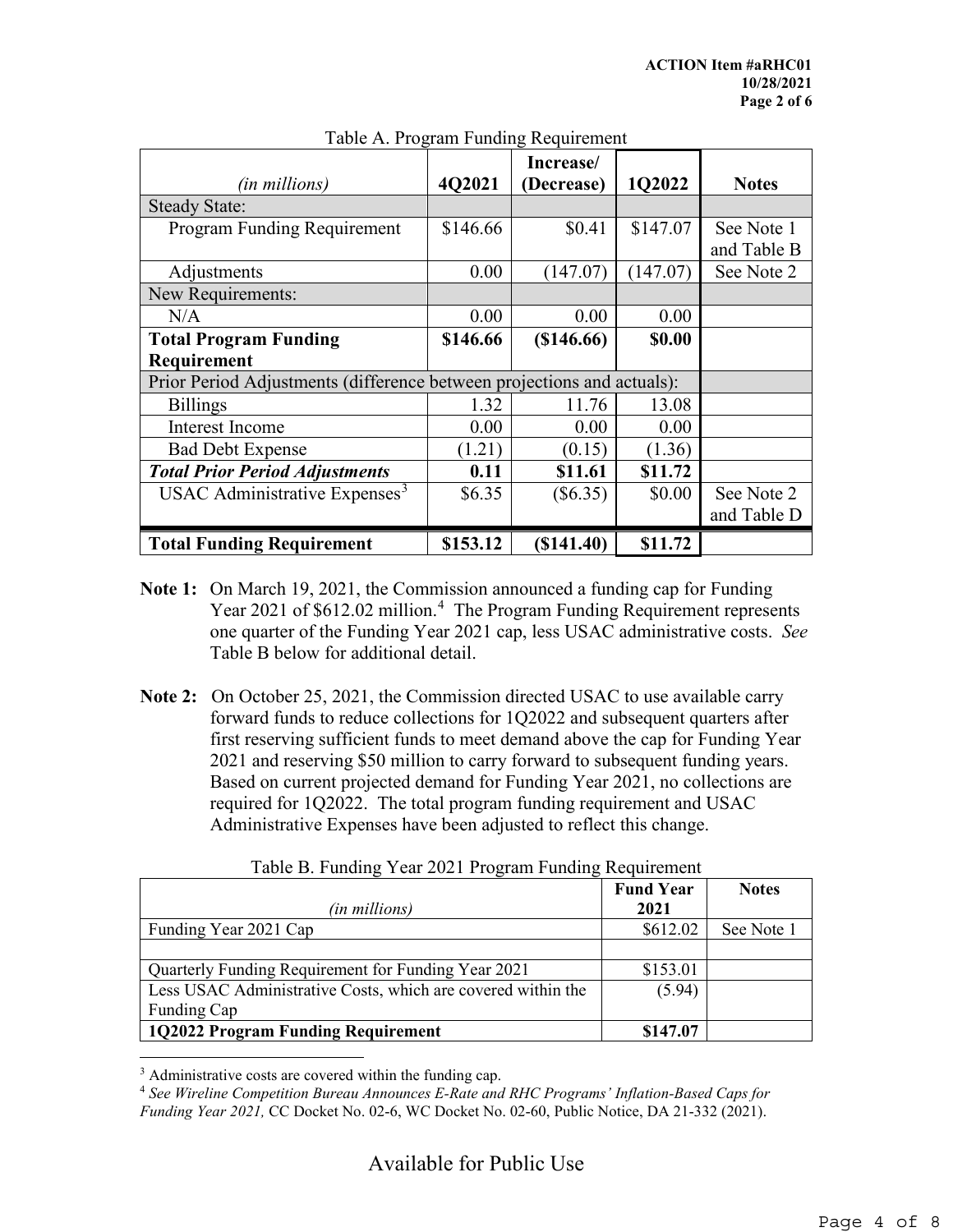**Note 3:** Table C is an annual schedule that is updated once a year for the April Board meeting. The Funding Year 2021 filing window closed on June 1, 2021. The Commission directed USAC to carry-forward the funds noted in Table C to the extent necessary to cover Funding Year 2021 Rural Health Care Program demand.<sup>[5](#page-4-0)</sup> Additionally, on October 25, 2021, the Commission directed USAC to use remaining available funds to reduce quarterly collections for 1Q2022 and subsequent quarters after first reserving \$50 million to carry forward to subsequent funding years.

|                                    | <b>Net</b> |
|------------------------------------|------------|
| (in millions)                      | Change     |
| <b>Unused Funds</b>                |            |
| Available Funds                    | \$802.78   |
| <b>Disbursements</b>               | (520.63)   |
| Reserved Funds                     |            |
| a. Pending Applications to Process | 159.17     |
| b. Unliquidated Obligations (ULOs) | (55.07)    |
| c. Appeals Reserve - USAC Appeals  | 46.13      |
| d. Appeals Reserve - FCC Appeals   | (52.41)    |
| <b>Total Unused Funds</b>          | \$379.97   |

| Table C. Funding Year 2021 Available Roll Forward |  |  |
|---------------------------------------------------|--|--|
|                                                   |  |  |

<span id="page-4-0"></span> <sup>5</sup> *See Wireline Competition Bureau Announces the Availability of Unused Funds to Increase Rural Health Care Program Funding for Funding Year 2021,* WC Docket No. 02-60, Public Notice, DA 21-742 (2021).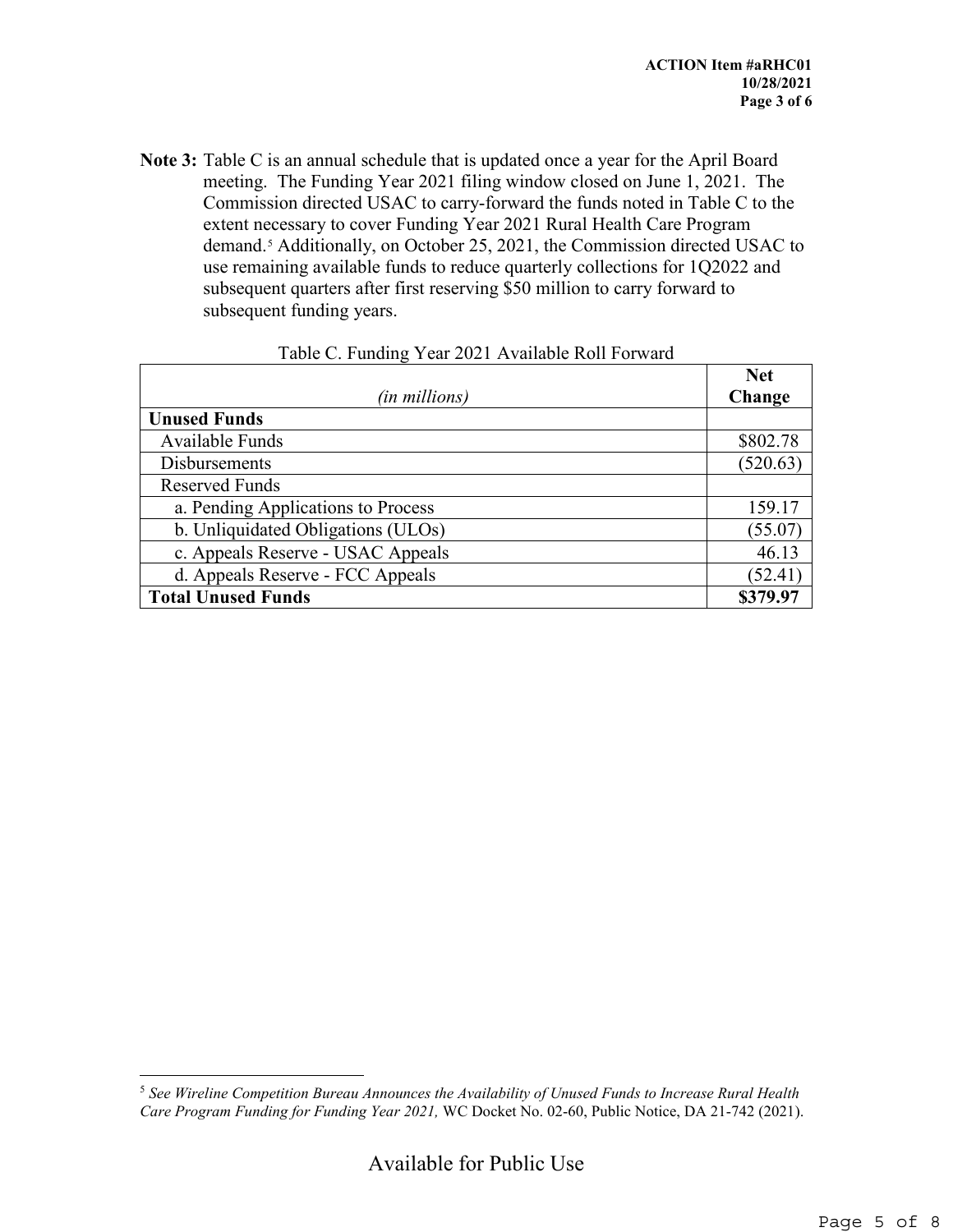Based on the projected burn rate, USAC estimates the following 1Q2022 programmatic budget:

| Table D. Quarterly Programmatic Budget |               |            |               |              |  |  |
|----------------------------------------|---------------|------------|---------------|--------------|--|--|
|                                        | 4Q2021        | Increase/  | 1Q2022        | <b>Notes</b> |  |  |
| (in millions)                          | <b>Budget</b> | (Decrease) | <b>Budget</b> |              |  |  |
| <b>Direct Program Costs</b>            |               |            |               |              |  |  |
| <b>Employee Expenses</b>               | \$1.96        | (\$0.36)   | \$1.60        |              |  |  |
| <b>Professional Services</b>           | 0.21          | 0.69       | 0.90          |              |  |  |
| General & Administrative               | 0.00          | 0.01       | 0.01          | See Note 4   |  |  |
| <b>Total Direct Program Costs</b>      | \$2.17        | \$0.34     | \$2.51        |              |  |  |
| <b>Direct Assigned Costs</b>           |               |            |               |              |  |  |
| <b>Employee Expenses</b>               | \$0.46        | $(\$0.09)$ | \$0.37        |              |  |  |
| Professional Services                  | 1.04          | (0.54)     | 0.50          |              |  |  |
| General & Administrative               | 0.00          | 0.25       | 0.25          | See Note 4   |  |  |
| <b>Total Direct Assigned Costs</b>     | \$1.50        | (S0.38)    | \$1.12        |              |  |  |
| <b>Total Direct Program &amp;</b>      | \$3.67        | (S0.04)    | \$3.63        |              |  |  |
| <b>Direct Assigned Costs</b>           |               |            |               |              |  |  |
| <b>Common Allocated Costs</b>          | \$2.68        | (S0.37)    | \$2.31        |              |  |  |
| <b>Total Programmatic Budget</b>       | \$6.35        | (\$0.41)   | \$5.94        |              |  |  |

Table D. Quarterly Programmatic Budget

**Note 4:** General & Administrative expenses include meetings & conferences and reference materials.

A comparison of actual expenditures to the budget for the nine months ending September 30, 2021 is provided in **Attachment 1.**

#### **Recommendation**

USAC management recommends that the Committee approve the 1Q2022 budget and projection of demand as proposed.

#### **Recommended Rural Health Care Committee Actions**

APPROVAL OF THE FOLLOWING RESOLUTIONS:

**RESOLVED**, that the USAC Rural Health Care Committee approves a 1st Quarter 2022 Rural Health Care Support Mechanism direct program budget of \$3.63 million; and

**RESOLVED FURTHER**, that the USAC Rural Health Care Committee, having reviewed at its meeting on October 28, 2021 the 1st Quarter 2022 Rural Health Care Support Mechanism demand estimate of \$11.72 million, hereby directs USAC staff to proceed with the required November 2, 2021 filing to the Federal Communications Commission on behalf of the Committee. USAC staff may make

Available for Public Use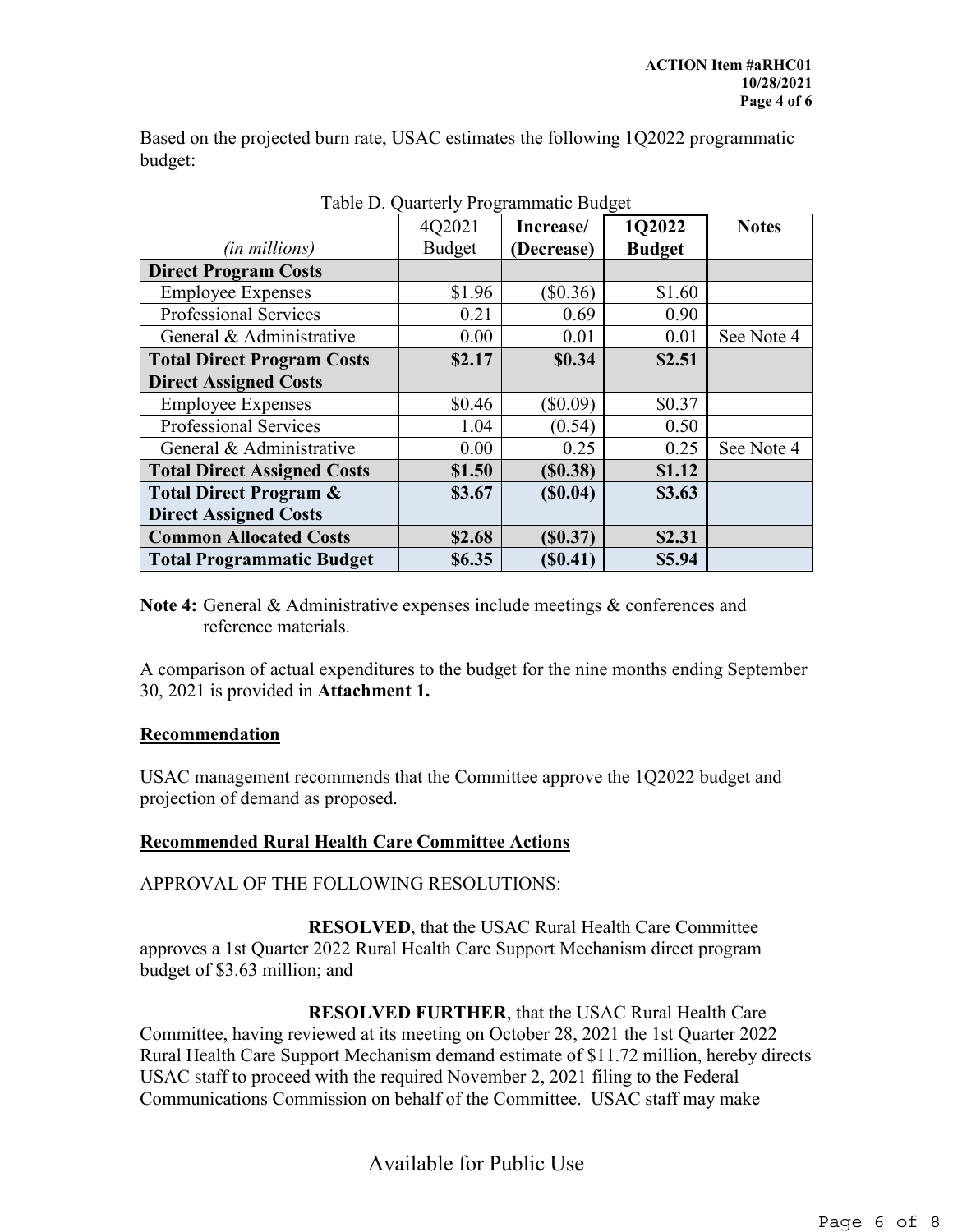adjustments if the total variance for the Rural Health Care Support Mechanism is equal to or less than \$1 million, or may seek approval from the Committee Chair to make adjustments if the total variance is greater than \$1 million, but not more than \$2 million.